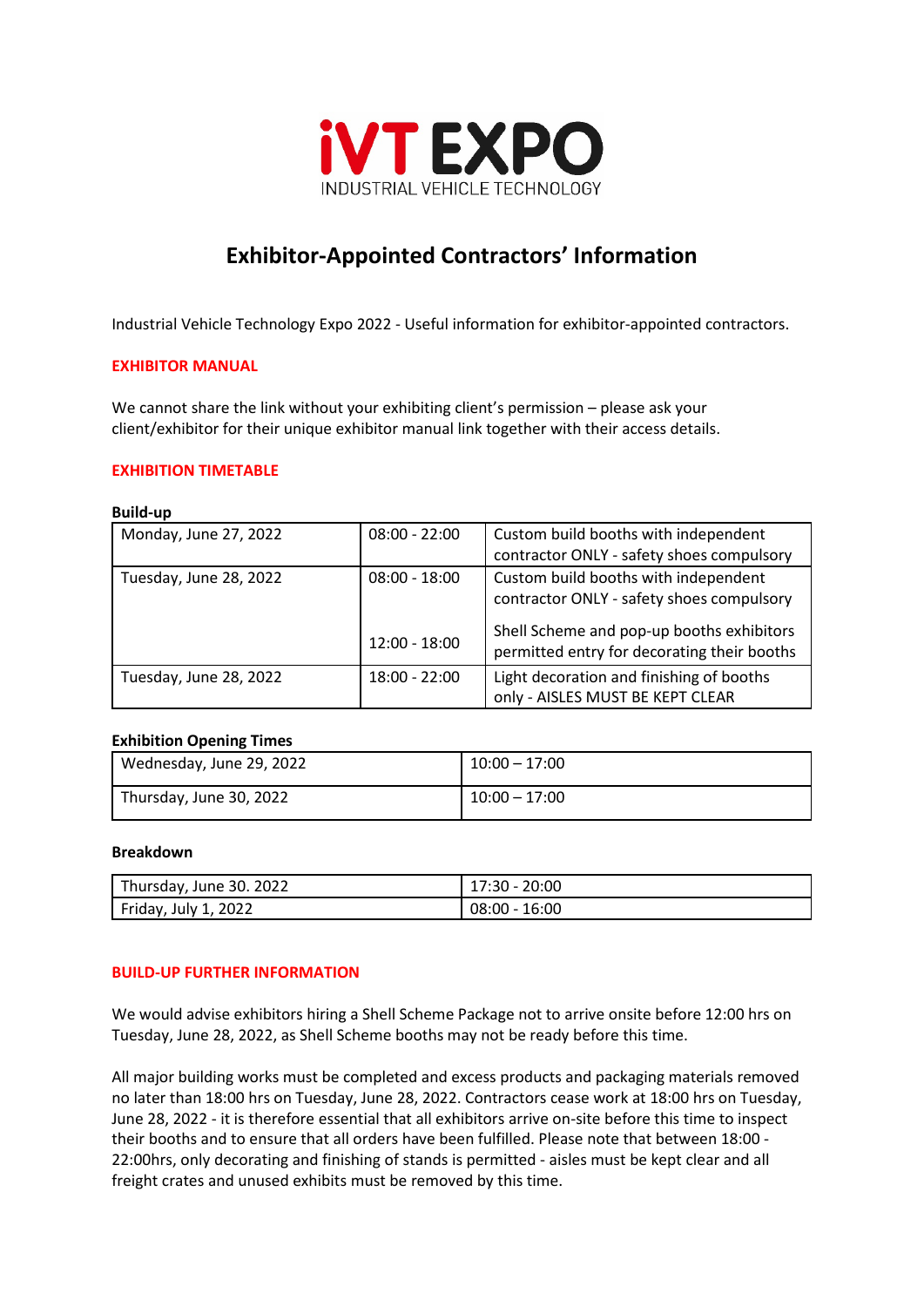The Organizer has appointed European International Fairs Ltd to be the official freight and on-site lifting agent. They will be the only company allowed to manage and operate forklift trucks. This is for safety issues as well as insurance ramifications. No other external forklift trucks will be allowed in the building or in the Exhibition grounds.

Please ensure that you organise waste removal before the order form checklist deadline using the online exhibitor manual order form. Charges made for removal of any structures or waste material will be invoiced directly to the exhibitor.

## **BREAKDOWN FURTHER INFORMATION**

No exhibits may be removed before the exhibition closes at 17:00 hrs on Thursday, June 30, 2022, nor will any contractors be allowed into the halls until this time - please ensure that you have briefed your contractors accordingly. When the exhibition closes the carpet will be taken up as quickly as possible. Exhibitors are requested not to put anything in the aisles which might impede this activity. Empty cases and packing material stored with the official on-site handling agent will not be delivered until the carpet has been removed. When the carpet has been removed, the estimated time for the return of empty cases will be approximately 1-2 hours. Exhibitors that require forklift assistance for repacking and/or loading, should note that this will only be available once all the empties have been returned. We appreciate your patience in this matter.

**\*Exhibitors are reminded that security will cease once the exhibition has closed. Items of value left on the stand, including freight are the responsibility of the exhibitor. Please speak to the Organizer if you would like to hire a guard for this period or if you would like to arrange to have your goods moved into secure storage prior to the arrival of the forwarding agent. \***

All materials, packaging and waste must be removed from the halls and stand dismantling completed by 16:00 hrs on Friday, July 1, 2022. Charges made for the removal of any structures or waste material will be invoiced directly to the exhibitor. Please ensure that you organise waste removal.

For further information regarding the exhibition timetable, please contact the Organizer directly, email: [ivt@ukimediaevents.com.](mailto:ivt@ukimediaevents.com)

#### **ACCESS/PARKING INFORMATION**

For venue access information and up-to-date travel information, please [click here.](https://www.koelnmesse.com/location-and-services/travel-and-accomodation/arrival/) For vehicle access during build-up and breakdown, please [click here.](https://secure.ukimediaevents.com/exhib-world/documents/IVT22EX/VLP_iVT_Expo_Aufbau.pdf) For vehicle access during the exhibition, please [click here.](https://secure.ukimediaevents.com/exhib-world/documents/IVT22EX/VLP_IVT_Showdays.pdf)

Please note that exhibitors ordering parking through the online manual will be using the car park marked in green on the plan. The cost of parking is 19,00  $\epsilon$  for both days (9,50  $\epsilon$  per day).

## **CONTRACTOR ACCESS - BUILD UP & BREAKDOWN - MUST BE SUBMITTED IN ADVANCE AND NOT ONSITE**

#### **Work ID card for build-up and break-down**

For security reasons it is mandatory for all contractual staff involved in the assembly and dismantling stages of the exhibition to wear a contractor wristband. The wristband gives access to the venue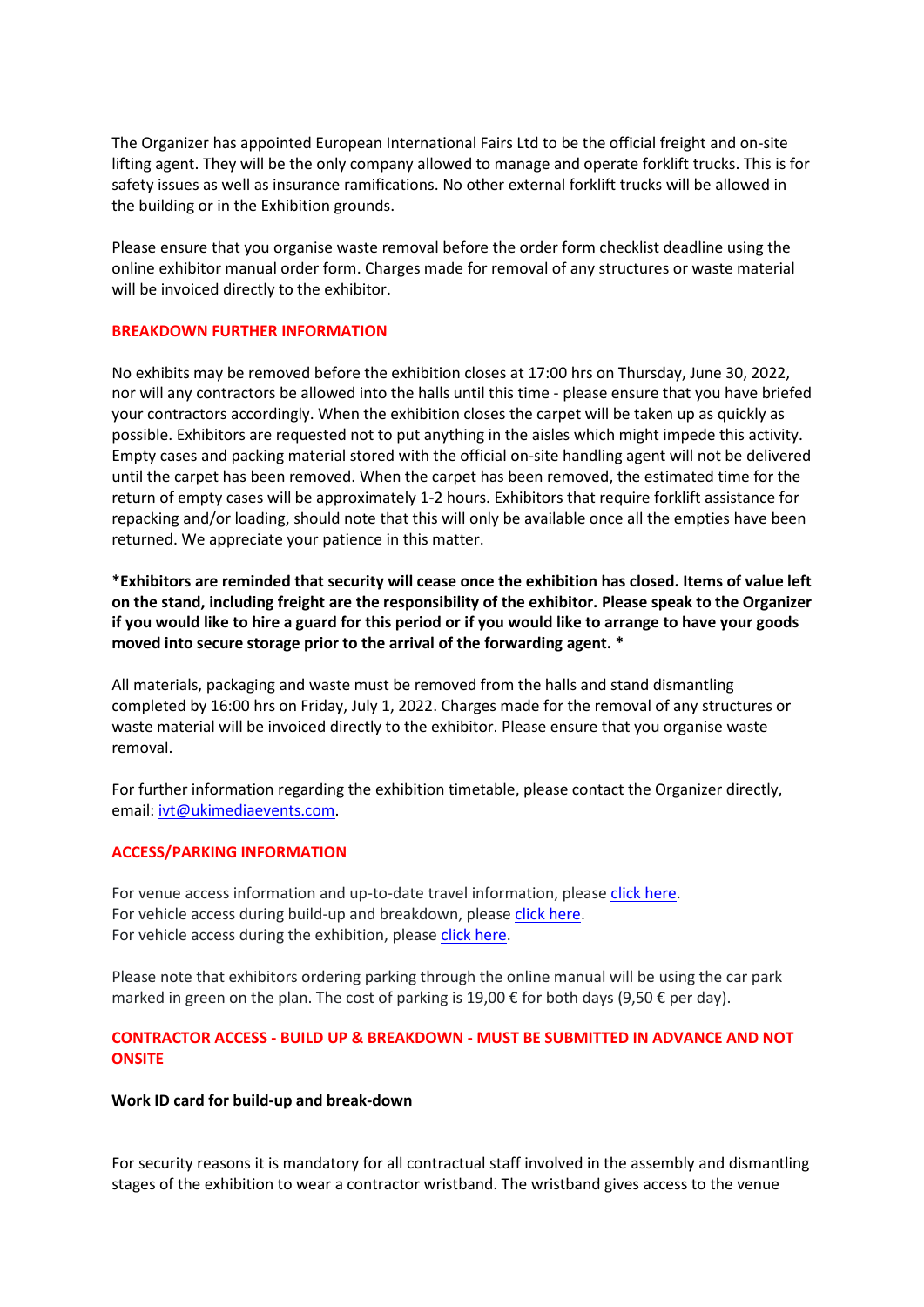during these periods. These must also be worn by exhibiting staff members who have yet obtained an Exhibitor Badge. Please submit the names and contact details of all contractor staff/exhibiting staff who will be present on-site. Once the names are submitted, work identity cards for all contractor staff can be printed, in order to collect the wristbands from security on-site. Security will hand out wristbands at each entrance into the hall. You only require one Work ID card per team.

# *To register your staff for Work ID cards, please ask your client/exhibitor for their unique exhibitor manual link together with their access details*.

PLEASE NOTE: If you arrive without a contractor wristband, work identity card or Exhibitor Badge, Köln Messe do have the right to decline you access to the Hall. If you have a member of your booth contractor's team who needs to remain on-site and access the hall during exhibition opening times, please send them to register at the main registration using their own company details. They will not be permitted entry using an exhibitor pass.

# **VENUE TECHNICAL INFORMATION**

## [Koelnmesse Technical Guidelines](https://secure.ukimediaevents.com/exhib-world/documents/PMW21EX/technische-richtlinien_en.pdf)

# **Stand Construction and Covid**

As there are no longer any covid restrictions regarding stand construction, please [click here](https://www.koelnmesse.com/covid/) for the current recommendations of Koelnmesse.

Please [click here](https://secure.ukimediaevents.com/exhib-world/documents/IVT22EX/km22_restart_b-safe_standbau_hinweise_de.pdf) for recommendations for exhibitors and stand operators Please [click here](https://secure.ukimediaevents.com/exhib-world/documents/IVT22EX/km22_restart_b-safe_onepager_de.pdf) for more information on Koelnmesse hygiene measures

## **Build Heights**

The standard height of any individual exhibition booth is considered to be 2.5m (8 feet). However, subject to submitting a Booth Check Form and receiving permission to build, all exhibiting companies may, if they wish, build their booth to the height allowed at their location in the exhibition hall. It is therefore possible that there may be booths around you that have built up to or suspended down from heights exceeding 2.5 meters. Please contact the Organizer, email: [ivt@ukimediaevents.com](mailto:ivt@ukimediaevents.com) if you have any questions regarding the build height of the booths around you.

Please note the following maximum floor-loading and height restrictions:

## **Hall 11.1**

Floor-loading: 20KN/m².

Build heights: The permitted maximum build height or to suspend down from is 4,50 metres. Hall / Structural pillars: Some booths have structural pillars within or next to the booth space. Pillars are 80cm x 80cm unless otherwise marked on your plan.

A detailed booth plan is available on request. Please contact the Organizer: [ivt@ukimediaevents.com.](mailto:ivt@ukimediaevents.com)

Pillars can only be covered up to a height of 3.35 metres without damaging the structure providing they are within your space. The electrical box must not be covered and be accessible at all times. Please [click here](https://secure.ukimediaevents.com/exhib-world/documents/IVT22EX/Hallenstuetze_mit_Anbauten_Hall%20Pillar%20with%20Annexes_200220.pdf) to view a technical diagram showing examples of this.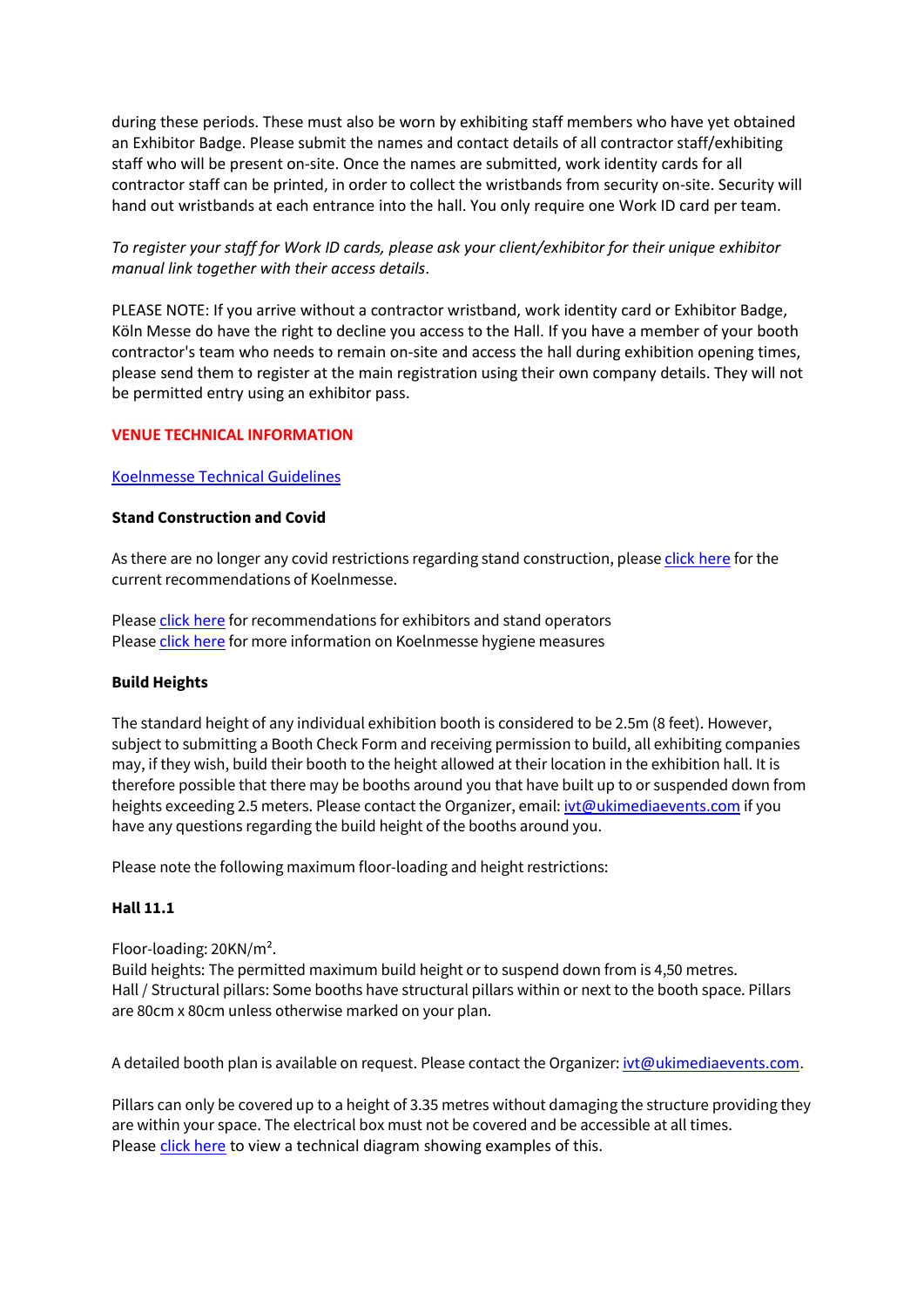Please see examples below of hall pillars with annexes:

#### [Image 1](https://secure.ukimediaevents.com/exhib-world/documents/IVT22EX/20220331_110712.jpg) [Image 2](https://secure.ukimediaevents.com/exhib-world/documents/IVT22EX/20220331_110735.jpg)

Please [click here](https://secure.ukimediaevents.com/exhib-world/documents/IVT22EX/Hallenstuetze_mit_Anbauten_Hall%20Pillar%20with%20Annexes_200220.pdf) to view a technical diagram showing examples of this.

For information on the regulations regarding the structural pillars of the hall, please see below regulation 4.7.3 in the Venue Technical Guidelines – Changes to the Substance of the Building:

The various parts of the halls and the technical equipment may not be damaged, soiled or changed in any other way (e.g. drilling, nailing, screwing). In addition, the building and its parts may not be painted, decorated with wallpaper or glued. The halls, their parts and the technical equipment may not be impaired in any way by stand superstructures or exhibits. It is permitted to enclose the columns and supports of the halls within the stand areas as long as the columns/supports are not damaged and the height regulations are adhered to.

## **Foyer (Passage 10/11)**

Floor-loading: 5KN/m².

Build heights: 3,25 m (the height is limited under ceiling cubes and monitors but an installation height of 2.50m is also possible here).

Please note: Suspensions are not possible in this area.

Please contact Ms Andrea Scheuren, email: [a.scheuren@koelncongress.de](mailto:a.scheuren@koelncongress.de) should you require further information.

## **Organizer's Rules and Height Restrictions**

The standard height of any individual exhibition booth is considered to be 2.5m (8 feet). However, all exhibiting companies may, if they wish, build their booth to the height allowed in the individual exhibition halls. It is therefore possible that there may be booths around you that have built up to or suspended down from heights exceeding 2.5 metres.

Please note the permitted maximum build height for Hall 11.1 is 4,50m.

Please contact Ms Andrea Scheuren, email: [a.scheuren@koelncongress.de](mailto:a.scheuren@koelncongress.de) should you require further information.

#### **Important Notes**

1. If you choose to build a structure above 2.5 metres (8 feet) in height, you must ensure that the back of this structure is made good and finished with a neutral colour. Please ensure that the back of any walls not adjoining a neighbouring booth are completely finished and not only the part above 2.5m (8 feet).

2. No advertising or logos for your booth should directly overlook any neighbouring booth, however, you may utilise back walls which face out onto an aisle. Any logos or advertising above your booth must be inset a minimum of 1.0 metres from any side partition directly dividing yourselves and your neighbours.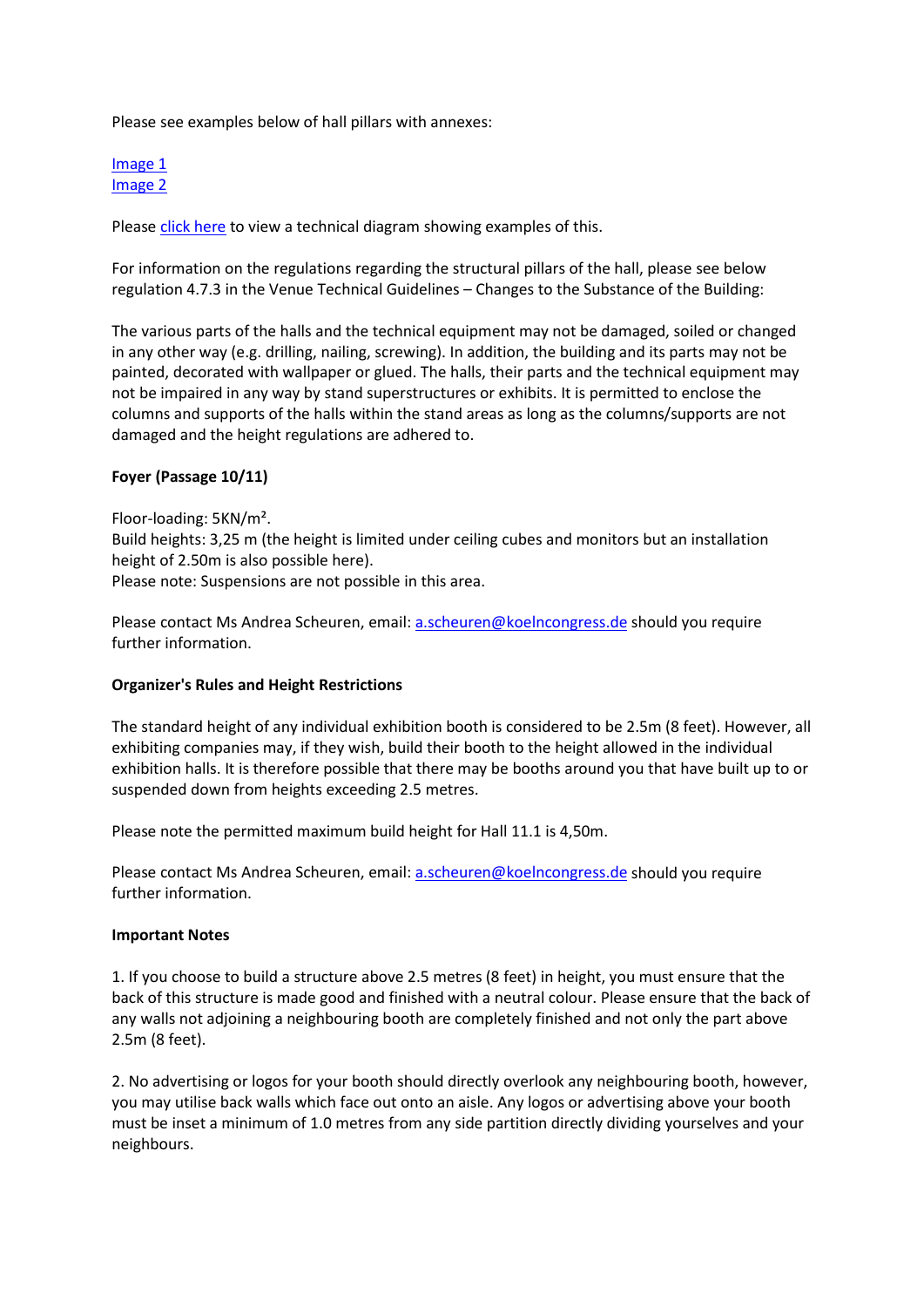3. Any banners or other materials hung directly on a dividing wall should not be transparent or left unfinished at the back.

4. All exhibiting companies must complete and return the Booth Check Form by the deadline of May 16, 2022. Failure to gain written permission for your booth build may result in delays during the exhibition build up. Plans submitted after the deadline (May 16, 2022) above 2.5m will be subject to approval and may be refused.

5. If an Exhibiting company fails to submit a booth check request by the deadline and the resulting design or build affects the neighbour, venue or Organizer, ALL associated costs such as new banners, paint, labour, pillar covering, hanging costs etc. will be charged to that Exhibitor directly.

Exhibitors must notify the organizers of their booth plans and the details of any such contractors or agents using the Booth Check Form. All exhibitors who do not rent a shell-scheme booth must submit a complete risk assessment and procedural instructions together with their stand inspection form.

[Click here](https://secure.ukimediaevents.com/exhib-world/documents/Risk%20Assessment_no%20logo.doc) to download a Risk Assessment template [Click here](https://secure.ukimediaevents.com/exhib-world/documents/Method%20Statement_no%20logo.docx) to download a Method Statement template

#### **VEHICLES AS DISPLAYS - RULES AND REGULATIONS**

Vehicles in the halls need to be approved by the venue technical team (see Venue Technical Guidelines, Display of Motor Vehicles section: point 4.4.1.2.).

All Exhibitors who wish to display vehicles on their booth space must notify the Organizer with full details of the vehicle, no later than May 4, 2022 - requests received after this date will be subject to venue approval (this includes Hybrid, electric and gas-powered vehicles) and a charge will be incurred for late requests. Email: [ivt@ukimediaevents.com.](mailto:ivt@ukimediaevents.com)

1. Vehicles with combustion engines may only have enough fuel in their tanks to drive into and out of the facility (the fuel reserve warning light must be on in the display).

2. The fuel tank must be locked.

3. If vehicles are presented in other building areas, additional safety measures may be required, including the inerting of tanks, the disconnection of batteries and/or the use of security guards.

4. Before entering the facility the hall inspector of our security V.S.U. needs to be informed to check that the tank is empty respectively the fuel reserve warning light is on in the display (phone: +49- 221-821-1557).

5. The Exhibitor is responsible for ensuring that the guidelines are adhered to.

Please [click here](https://secure.ukimediaevents.com/exhib-world/documents/IVT22EX/Ib%2005.01%20Placement%20of%20motor%20vehicles%20and%20containers%20within%20the%20trade%20fair%20halls%2001-04-2021%20GB.pdf) for Placement of motor vehicles and containers within the trade fair halls.

## **OFFICIAL CONTRACTOR FOR ALL BOOTH SERVICES**

We are pleased to announce that Köln Messe has been appointed as the Official Contractor for booth services for Industrial Vehicle Technology Expo 2022. The full online shop is available in the